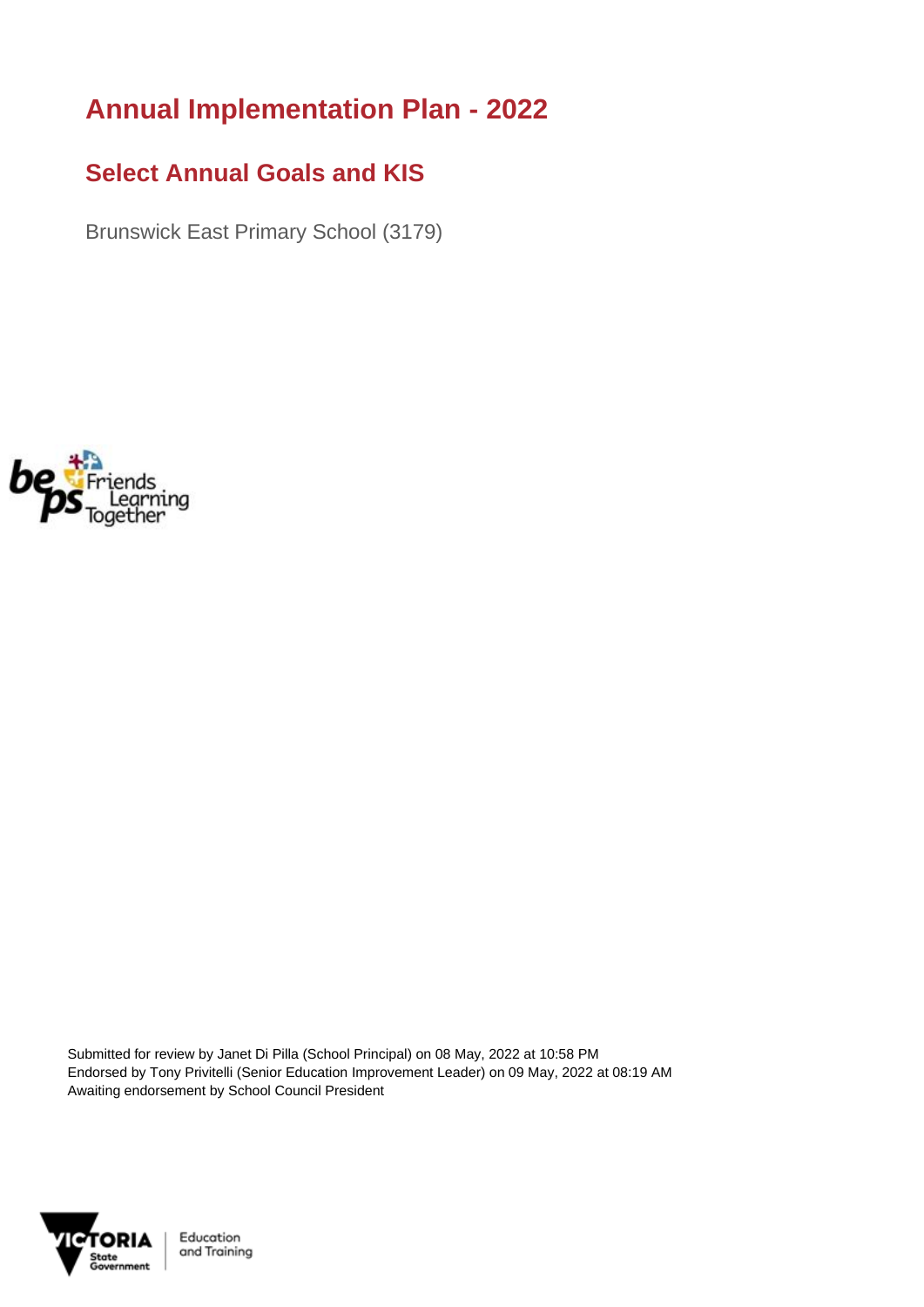## **Select Annual Goals and KIS**

| <b>Four Year Strategic Goals</b>                                                                                                                                                              | Is this<br>selected for<br>focus this<br>year? | <b>Four Year Strategic Targets</b>                                                                                                                                                      | 12 month target<br>The 12 month target is an incremental step<br>towards meeting the 4-year target, using the<br>same data set.                                                                                                   |
|-----------------------------------------------------------------------------------------------------------------------------------------------------------------------------------------------|------------------------------------------------|-----------------------------------------------------------------------------------------------------------------------------------------------------------------------------------------|-----------------------------------------------------------------------------------------------------------------------------------------------------------------------------------------------------------------------------------|
| <b>2022 Priorities Goal</b><br><br><br>Some of our students have thrived in<br>the remote learning environment,<br>others have maintained their learning<br>progress, and some need extra<br> | Yes                                            | Support for the 2022 Priorities                                                                                                                                                         | Increase in Differentiated Learning<br>AtoSS 72% 2019 to 75%<br>Learning growth for all students with<br>emphasis on writing and numeracy.<br><b>NAPLAN</b><br>writing from 39% (2019) to 40%<br>numeracy from 26% (2019) to 28%. |
| Improve the learning growth of every<br>student.                                                                                                                                              | No                                             | NAPLAN benchmark growth<br>By 2024 increase above benchmark growth in:<br>• reading from $42\%$ (2019) to 50%<br>• writing from 39% (2019) to 45%<br>• numeracy from 26% (2019) to 35%. |                                                                                                                                                                                                                                   |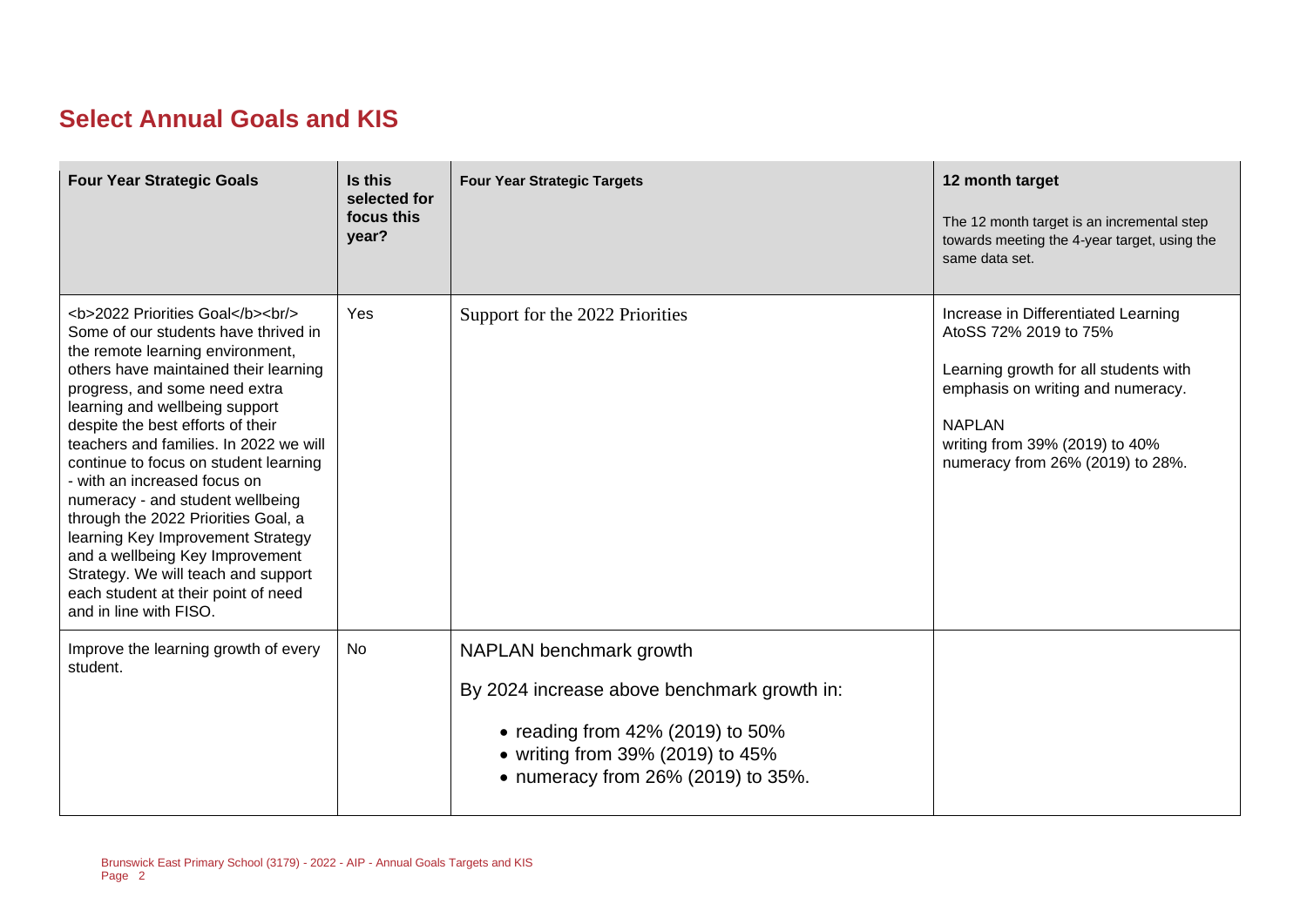|                                                                                            |    | NAPLAN top two bands - By 2024<br>• increase the percentage of students who achieve<br>in the top two bands at Year 3 in writing from<br>51% (2019) to 60% and in numeracy from 47%<br>(2019) to 60%<br>• increase the percentage of students who achieve<br>in the top two bands at Year 5 in writing from<br>28% (2019) to 35% and in numeracy from 50%<br>(2019) to 60% |  |
|--------------------------------------------------------------------------------------------|----|----------------------------------------------------------------------------------------------------------------------------------------------------------------------------------------------------------------------------------------------------------------------------------------------------------------------------------------------------------------------------|--|
|                                                                                            |    | Teacher judgements<br>By 2024 the correlation between teacher judgements<br>and NAPLAN bands in the matched Panorama report to<br>be within 10% in reading, writing and number for Years<br>3 and 5.                                                                                                                                                                       |  |
| Improve curiosity, challenge,<br>creativity and critical thinking in<br>students' learning | No | Attitudes to School Survey (AtoSS)<br>By 2024 increase the percentages of positive student<br>responses to the following factors:<br>• Differentiated learning challenge from 72%<br>(2019) to 85%<br>• Motivation and interest from 72% (2019) to 80%                                                                                                                     |  |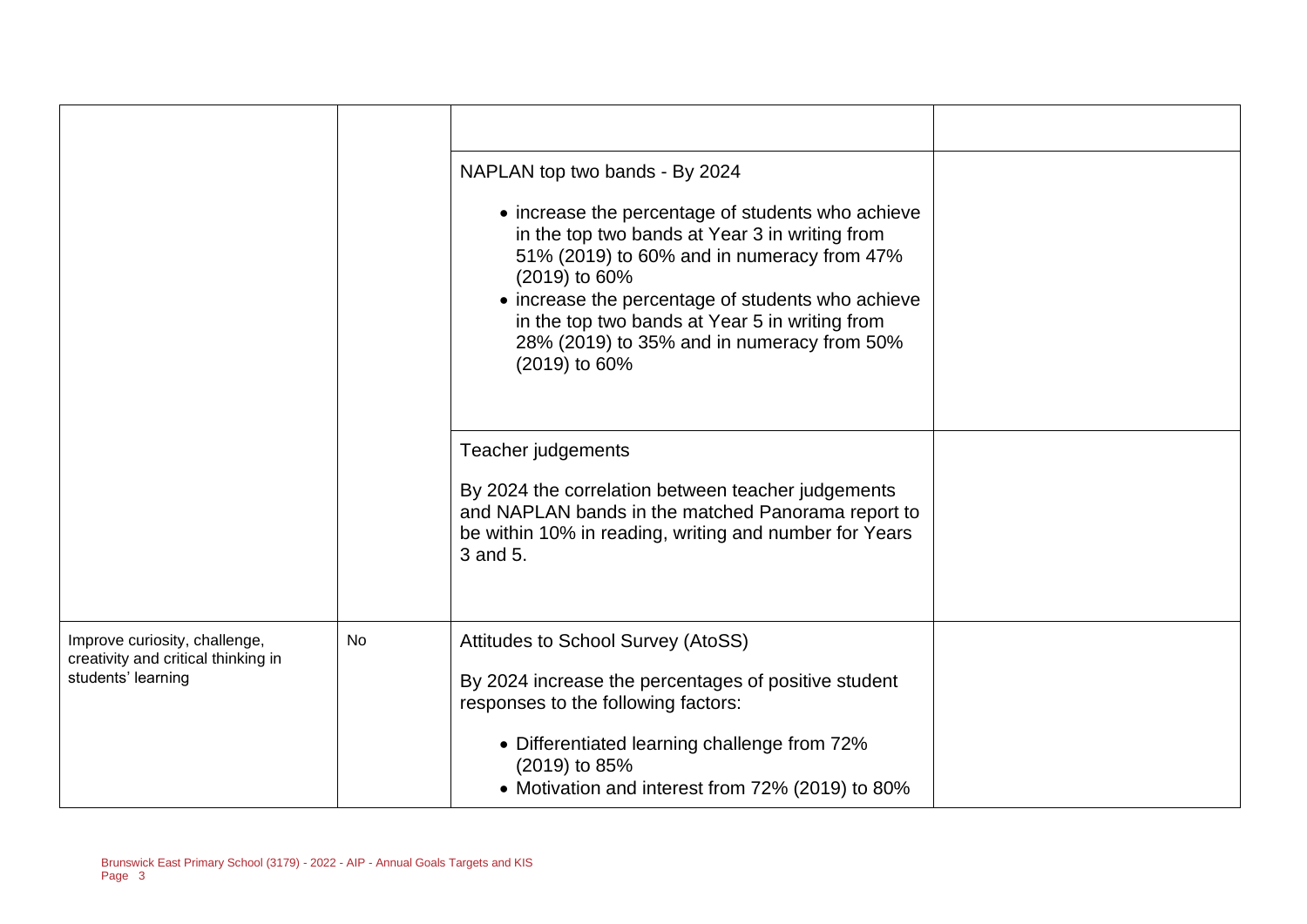|                                                                      |                                                                                                                                                                                                                                                                                                                                             | • Sense of connectedness from 68% (2019) to<br>80%                                                                                                                                                                                                                                                     |  |
|----------------------------------------------------------------------|---------------------------------------------------------------------------------------------------------------------------------------------------------------------------------------------------------------------------------------------------------------------------------------------------------------------------------------------|--------------------------------------------------------------------------------------------------------------------------------------------------------------------------------------------------------------------------------------------------------------------------------------------------------|--|
|                                                                      | <b>School Staff Survey (SSS)</b><br>By 2024 increase the percentages of positive staff<br>responses in the following school climate factors:<br>• Guaranteed and viable curriculum from 64%<br>(2019) to 80%<br>• Academic emphasis question -Students in this<br>school seek extra work to improve their results<br>from 41% (2019) to 65% |                                                                                                                                                                                                                                                                                                        |  |
|                                                                      |                                                                                                                                                                                                                                                                                                                                             | Parent Opinion Survey (POS)<br>By 2024 increase the percentages of positive parent<br>responses in the following factors:<br>• Student motivation and support from 66% (2019)<br>to 80%<br>• Stimulating learning environment from 73%<br>(2019) to 80%<br>• Effective teaching from 70% (2019) to 80% |  |
| Empower students to be resilient,<br>engaged and motivated learners. | <b>No</b>                                                                                                                                                                                                                                                                                                                                   | Attitudes to School Survey (AtoSS)                                                                                                                                                                                                                                                                     |  |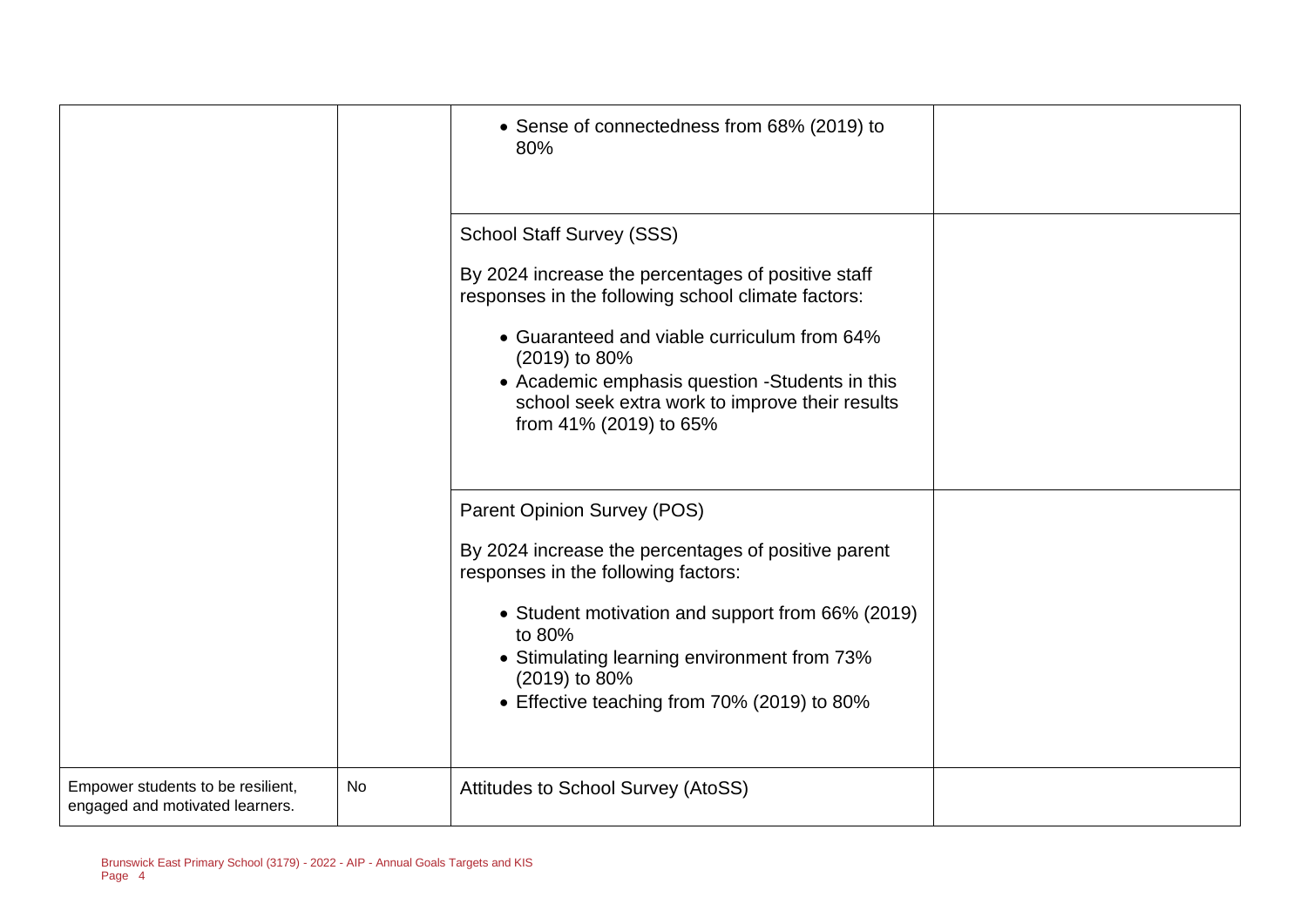| By 2024 increase the percentages of positive student<br>responses to the following student voice and agency<br>questions:<br>• At this school I help decide things like the class<br>activities and rules from 41% (2019) to 66%<br>• I have a say in the things I learn from 57% (2019)<br>to 70%<br>• My teacher likes my ideas from 56% (2019) to<br>70%<br>• I am encouraged to share my ideas from 70%<br>(2019) to 85%.<br>By 2024 increase the percentages of positive student<br>responses to the Resilience factor from 72% (2019) to<br>85% |  |
|-------------------------------------------------------------------------------------------------------------------------------------------------------------------------------------------------------------------------------------------------------------------------------------------------------------------------------------------------------------------------------------------------------------------------------------------------------------------------------------------------------------------------------------------------------|--|
| <b>Parent Opinion Survey</b><br>By 2024 increase the percentages of positive parent<br>responses to the following factors:<br>• Student agency and voice from 74% (2019) to<br>80%<br>• School motivation and support 66% (2019) to<br>75%<br>• General satisfaction from 78% (2019) to 85%.                                                                                                                                                                                                                                                          |  |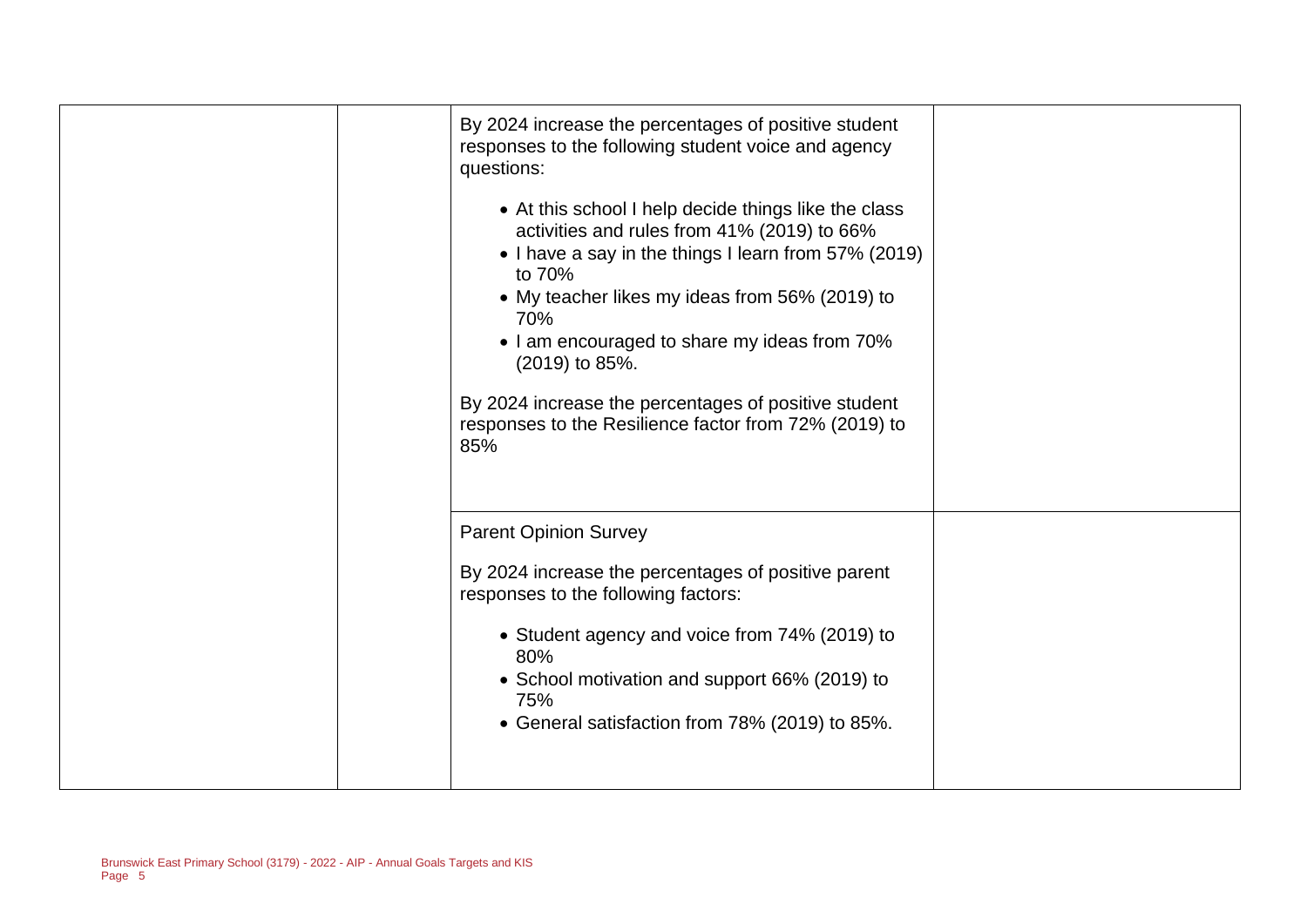| <b>School Staff Survey (SSS)</b>                                                                           |  |
|------------------------------------------------------------------------------------------------------------|--|
| By 2024 increase the percentages of positive staff<br>responses in Trust in students and parents question: |  |
| • Students in this school can be relied upon to do<br>their work from 69% (2019) to 85%                    |  |
|                                                                                                            |  |

| Goal 1                                      | <b>2022 Priorities Goal</b><br><br><br>Some of our students have thrived in the remote learning environment, others have maintained their learning progress, and<br>some need extra learning and wellbeing support despite the best efforts of their teachers and families. In 2022 we will continue<br>to focus on student learning - with an increased focus on numeracy - and student wellbeing through the 2022 Priorities Goal, a<br>learning Key Improvement Strategy and a wellbeing Key Improvement Strategy. We will teach and support each student at<br>their point of need and in line with FISO. |                                              |  |
|---------------------------------------------|---------------------------------------------------------------------------------------------------------------------------------------------------------------------------------------------------------------------------------------------------------------------------------------------------------------------------------------------------------------------------------------------------------------------------------------------------------------------------------------------------------------------------------------------------------------------------------------------------------------|----------------------------------------------|--|
| 12 Month Target 1.1                         | Increase in Differentiated Learning<br>AtoSS 72% 2019 to 75%<br>Learning growth for all students with emphasis on writing and numeracy.<br><b>NAPLAN</b><br>writing from 39% (2019) to 40%<br>numeracy from 26% (2019) to 28%.                                                                                                                                                                                                                                                                                                                                                                                |                                              |  |
| <b>Key Improvement Strategies</b>           |                                                                                                                                                                                                                                                                                                                                                                                                                                                                                                                                                                                                               | Is this KIS selected for focus this<br>year? |  |
| KIS <sub>1</sub><br>Priority 2022 Dimension | Learning - Support both those who need extra support and those who have thrived to<br>continue to extend their learning, especially in numeracy                                                                                                                                                                                                                                                                                                                                                                                                                                                               | Yes                                          |  |